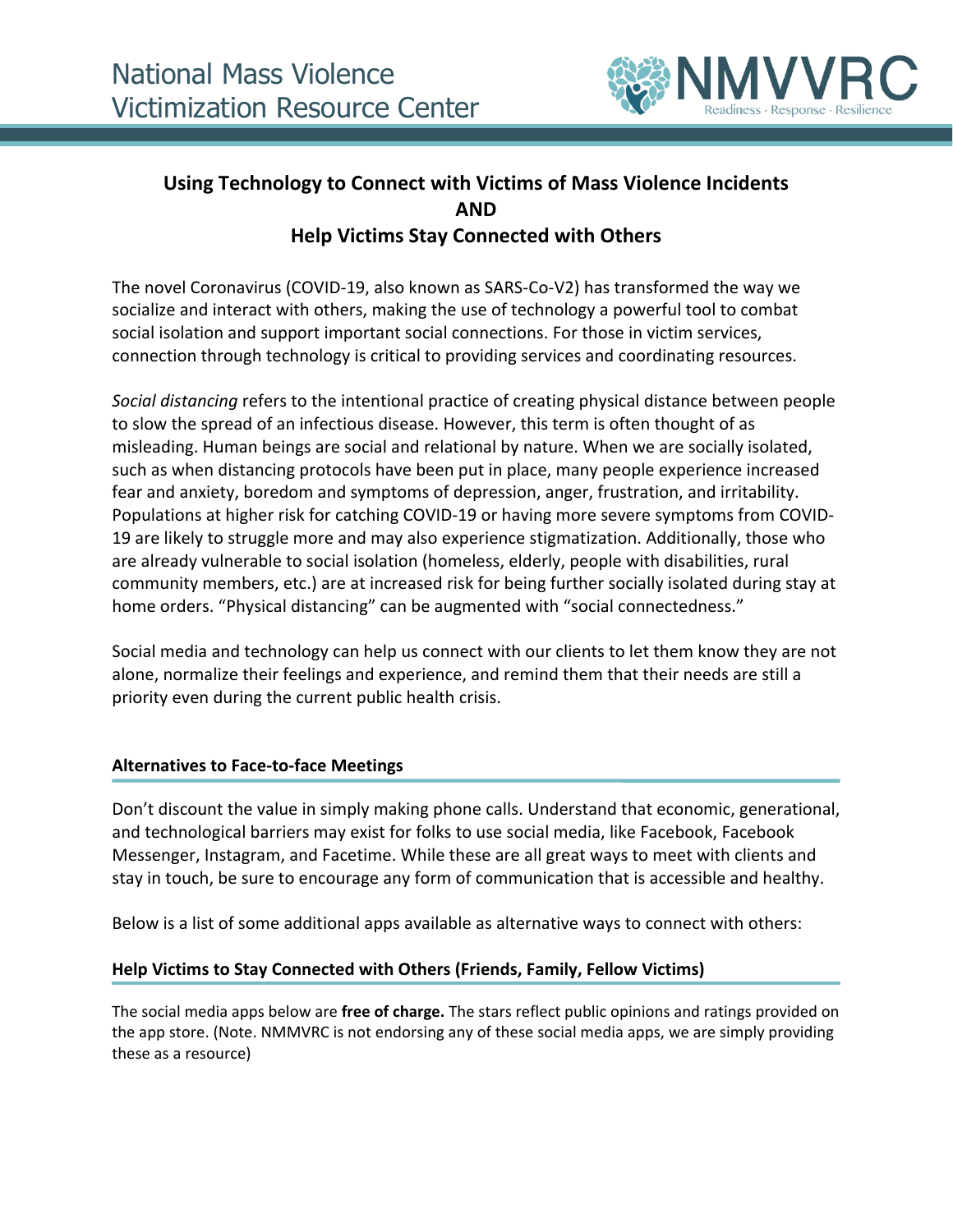- Houseparty  $\star \star \star \star \star$ 
	- o Caters to younger generations (Gen Z and Millennials)
	- $\circ$  Allows other users to know when you are in the "house" so they can jump on and join you.
- Google Hangouts  $\star \star \star \times \star$ 
	- o Free group calls up to 10 people
	- o Messaging includes photos, stickers, and emoji's
	- o Real-time captions and speech-to-text available in *Hangouts Meet by Google*
- Discord ★★★★★
	- o Semi-private and invite-only servers
	- o Talk in real time while multi-tasking
	- o Screen sharing
	- o Watch friends stream their video games

### **The Social Media apps below may involve fees for use:**

- Zoom  $\star \star \star \star \star$ 
	- o Great for formal meetings and conferencing
	- o Classrooms, Family Chats, Work Meetings
	- $\circ$  Note. Some services are free but Zoom also offers the option to pay for more expansive services.
- Netflix Party  $\;\star\star\star\!\!\!\downarrow\star\!\!\!\downarrow\;\star$ 
	- o Chrome plug-in
	- $\circ$  Watch movies/shows on Netflix with friends at the same time aka "watch party"

### **Faith through Technology**

• Communities of faith are providing virtual and teleconferencing platforms to engage their populations, maintain connections, and help congregants deal with the crisis.

### **When to Take a Break from Social Media**

While social media offers a great way to stay connected, it is important to take some "breaks." This is especially important to consider if news or posts become overwhelming or consistently cause distress and other negative emotions.

• If you need a break from just one page, group or person, Facebook allows a user to "snooze" them in their news feed for 30 days by clicking the three dots in the upper right corner of the post and selecting the snooze option.

### **Importance of Using Reliable Sources**

• Filter unreliable news from social media by researching the institution behind the article or information. Sources that are local or that deals directly with the crisis, like the Centers for Disease Control (www.cdc.gov) or the World Health Organization (WHO; www.who.intl), offer the most reliable information.